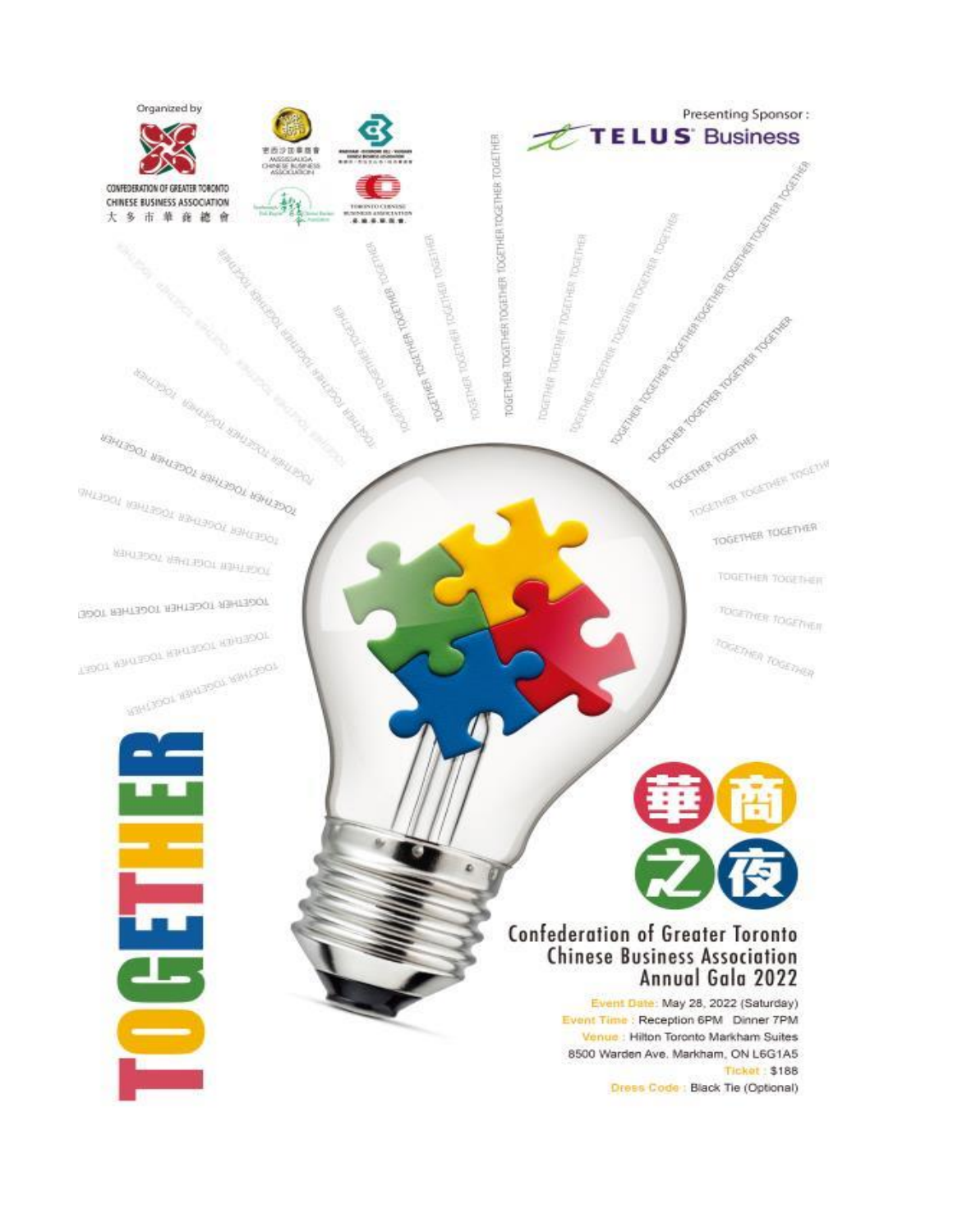





密西沙加華商會 MISSISSAUGA **CHINESE BUSINESS ASSOCIATION** 



Scarborough *在*名<br>- York Region - 医态Chinese Business Association

# ANNUAL CHINESE NEW YEAR GALA

# 2022 Sponsorship Package

**CONFEDERATION OF GREATER TORONTO CHINESE BUSINESS ASSOCIATION**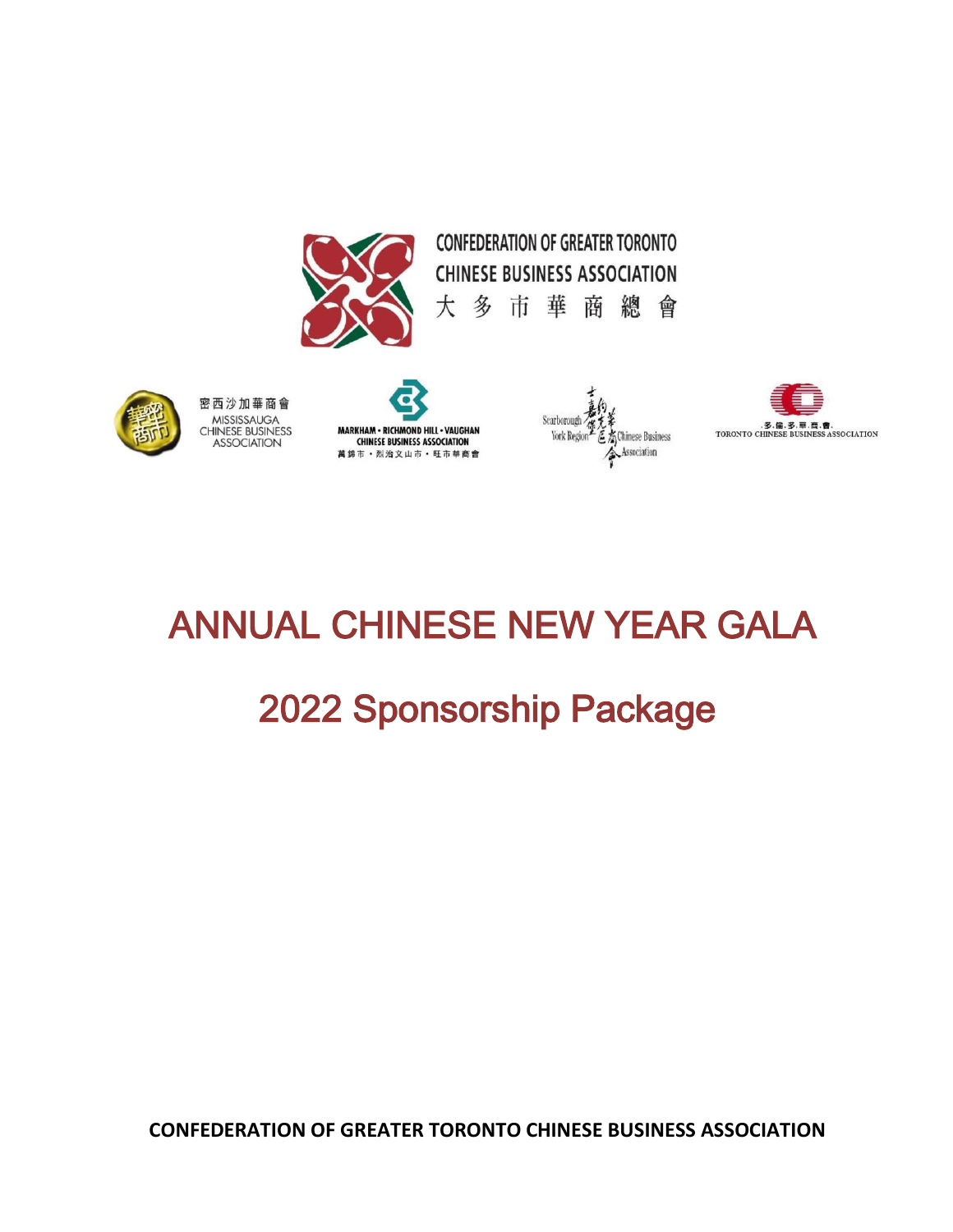

#### **The 24th Annual Gala – May 28, 2022**

The Confederation of Greater Toronto Chinese Business Association ("**CGTCBA"**) is proud to present its 2022 Annual Gala on Saturday, May 28, 2022, celebrating the theme "**Together**". Over 500 guests will be attending the 2022 Annual Gala with representatives from three levels of Government, business sectors and the community at large.

#### **About the Gala:**

| Date:             | Saturday, May 28, 2022                                                                         |
|-------------------|------------------------------------------------------------------------------------------------|
| Time:             | 6:00 pm Reception followed by dinner at 7:00 pm                                                |
| Venue:            | Hilton Toronto/Markham Suites Conference Centre & Spa<br>8500 Warden Ave., Markham, ON L6G 1A5 |
| Topic:<br>Ticket: | 'Together'<br>\$188 per person                                                                 |

#### **The Gala Sponsorship Package:**

CGTCBA is once again inviting you to be a sponsor of this well-attended annual signature event. The opportunities and benefits of sponsorship are many, which we hope you will consider as you look over the following document.

Your continued support to Markham, Richmond Hill & Vaughan Chinese Business Association would be greatly appreciated.

**About CGTCBA -** was jointly incorporated in 1998 by four business associations, which consist of more than 2,000 members in the GTA

> *Mississauga Chinese Business Association (MCBA) Scarborough-York Region Chinese Business Association (SYRCBA) Markham, Richmond Hill & Vaughan Chinese Business Association (MRVCBA) Toronto Chinese Business Association (TCBA)*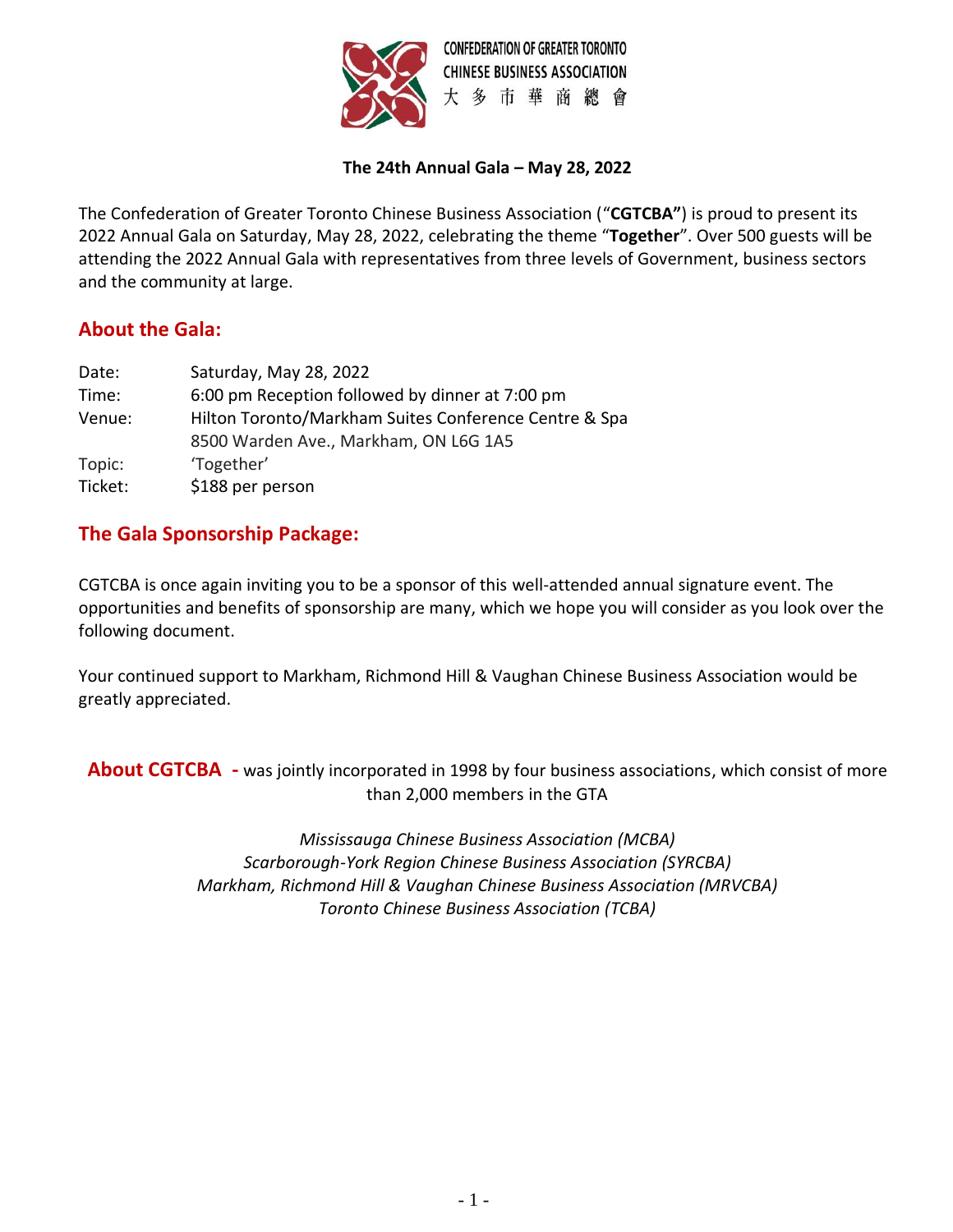

#### **2022 CGTCBA 24th Annual Gala Saturday, May 28, 2022 Hilton Toronto/Markham Suites Conference Centre & Spa**

# **PRESENTING SPONSOR**

*(Exclusivity in its Industry, except Financial Industry)*

#### **\$12,800**



- VIP designated seating for ten - Corporate signage at your VIP table
- On-stage greeting  $-2$  minutes
- Video

- Three spots of 30-second video will be presented during dinner (Video clip to be provided by sponsor)

- Banner/booth
	- Sponsor's stand-up Banner will be displayed at the Gala venue
	- Booth will be provided for distribution of promotional materials at the Gala
- Programme book advertisement - Back cover (full-color) in the programme book
- Acknowledgment

- Advertisement: Company name and logo will be displayed in all printed materials for the Gala

- Poster: Company name and logo will be displayed in prominent position on posters to be distributed to malls and retail stores in the community

- Newspaper advertisement: Company name and logo will be displayed
- Company name and logo will be printed on the front of the Gala tickets
- Media interview opportunities and 2-minute speech at press conference
- Presentation acknowledgement
	- Plaque will be presented for acknowledgement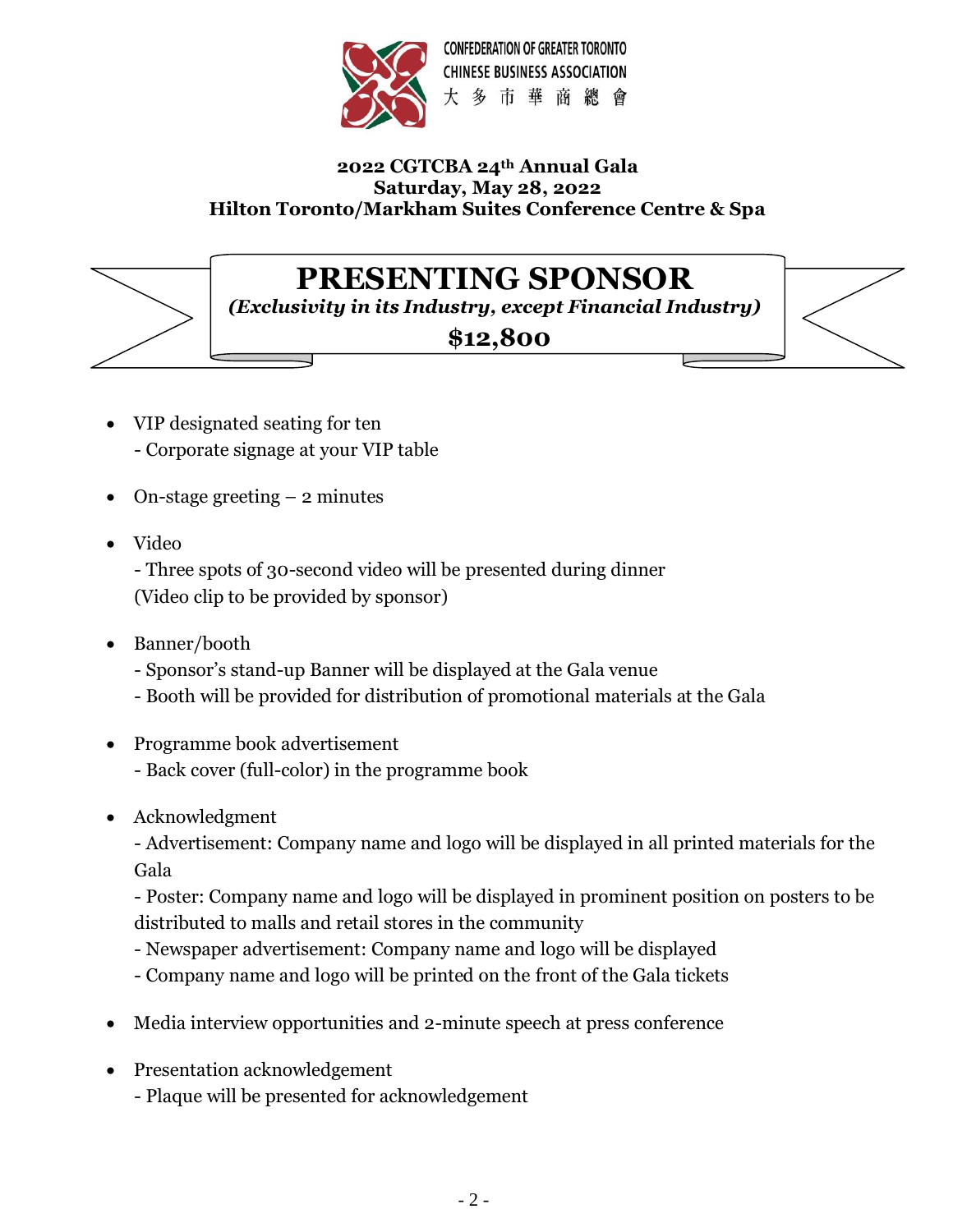

#### **2022 CGTCBA 24th Annual Gala Saturday, May 28, 2022 Hilton Toronto/Markham Suites Conference Centre & Spa**

### **PLATINUM SPONSOR**

*(Exclusivity in same level)*

**\$8,880**

- VIP designated seating for ten - Corporate signage at your VIP table
- On-stage greeting  $-1$  minute
- Video

- Two spots of 30-second video will be presented during dinner (Video clip to be provided by sponsor)

- Banner/Booth
	- Booth will be provided for distribution of promotional materials at the Gala
	- Sponsor's stand-up Banner to be displayed at the booth
- Programme book advertisement - Inside back cover (full-color) in the programme book
- Acknowledgment

- Advertisement: Company name and logo will be displayed in all printed materials for the Gala

- Poster: Company name and logo will be displayed in prime space on posters to be distributed to malls and retail stores in the community

- Newspaper advertisement: Company name and logo will be displayed

- Presentation acknowledgement
	- Plaque will be presented for acknowledgement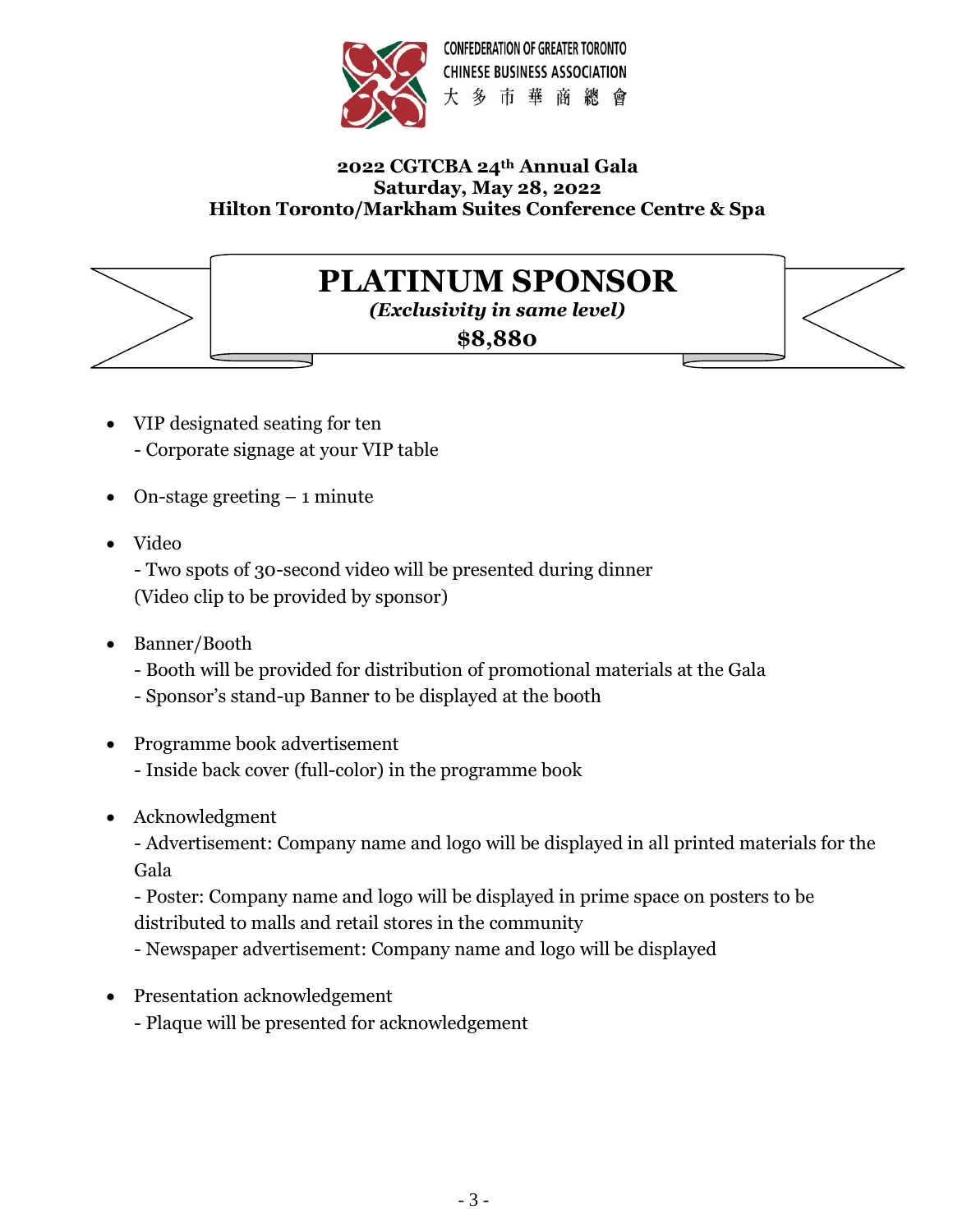

#### **2022 CGTCBA 24th Annual Gala Saturday, May 28, 2022 Hilton Toronto/Markham Suites Conference Centre & Spa**

### **PERFORMANCE SPONSOR**

**\$4,880**

- Designated seating for ten - Corporate signage at your VIP table
- Video

- One spot of 30-second video will be presented during dinner (Video clip to be provided by sponsor)

- Banner/Booth
	- Booth will be provided for distribution of promotional materials at the Gala
	- Sponsor's stand-up Banner to be displayed at the booth
- Programme book advertisement - Full page full colour in the programme book
- Acknowledgment

- Advertisement: Company name and logo will be displayed in all printed materials for the Gala

- Poster: Company name and logo will be displayed on posters to be distributed to malls and retail stores in the community

- Newspaper advertisement: Company name and logo will be displayed
- MC acknowledgement on the stage
- Presentation acknowledgement
	- Plaque will be presented for acknowledgement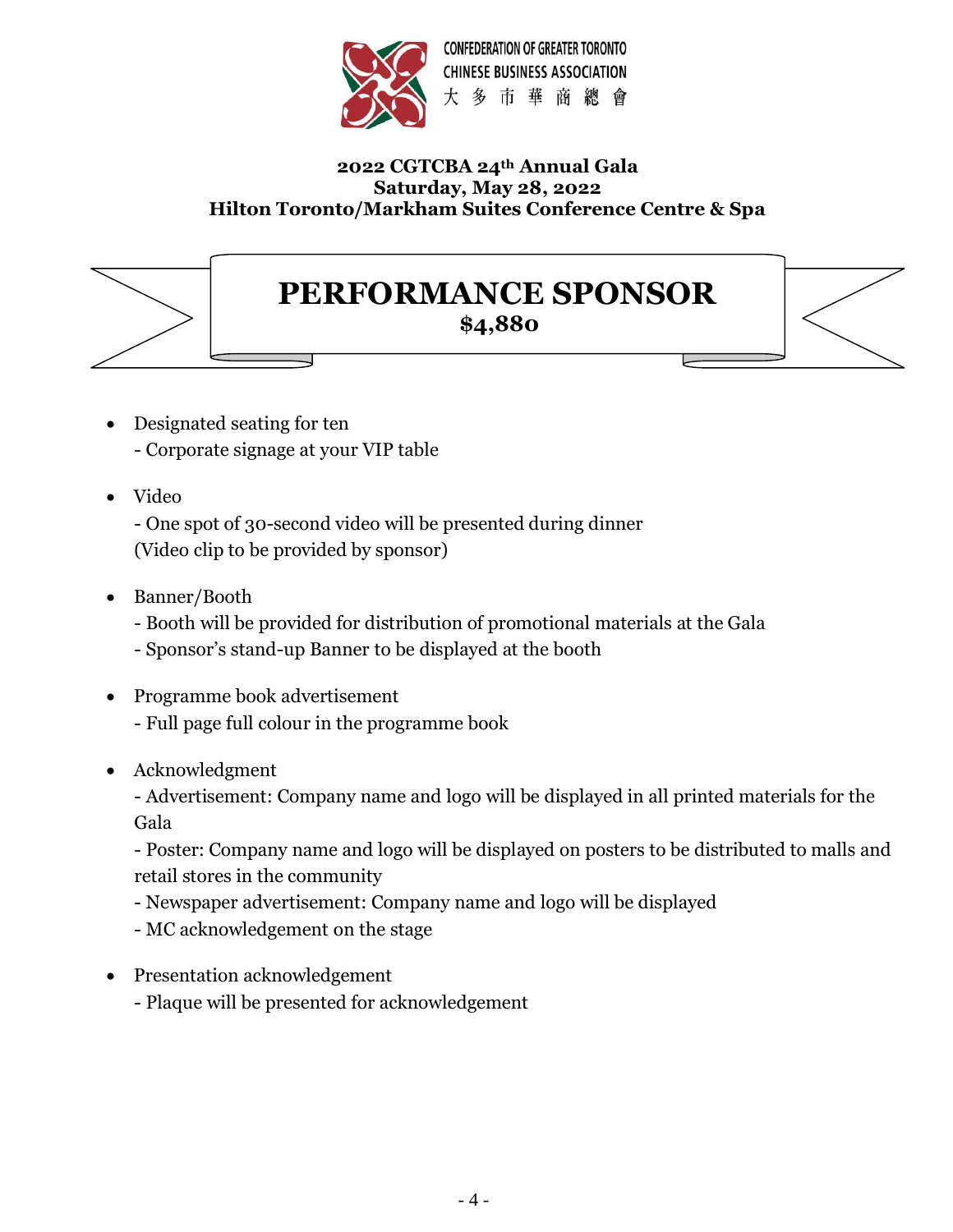

#### **2022 CGTCBA 24th Annual Gala Saturday, May 28, 2022 Hilton Toronto/Markham Suites Conference Centre & Spa**



# **GOLD SPONSOR**

**\$3,880**

- Designated seating for ten - Corporate signage at your VIP table
- Video

- One spot of 30-second video will be presented during dinner (Video clip to be provided by sponsor)

- Banner/Booth
	- Booth will be provided for distribution of promotional materials at the Gala
	- Sponsor's stand-up Banner to be displayed at the booth
- Programme book advertisement - Full page ( full color) in the programme book
- Acknowledgment

- Advertisement: Company name and logo will be displayed in all printed materials for the Gala

- Poster: Company name and logo will be displayed on posters to be distributed to malls and retail stores in the community

- Newspaper advertisement: Company name and logo will be displayed

• Presentation acknowledgement

- Plaque will be presented for acknowledgement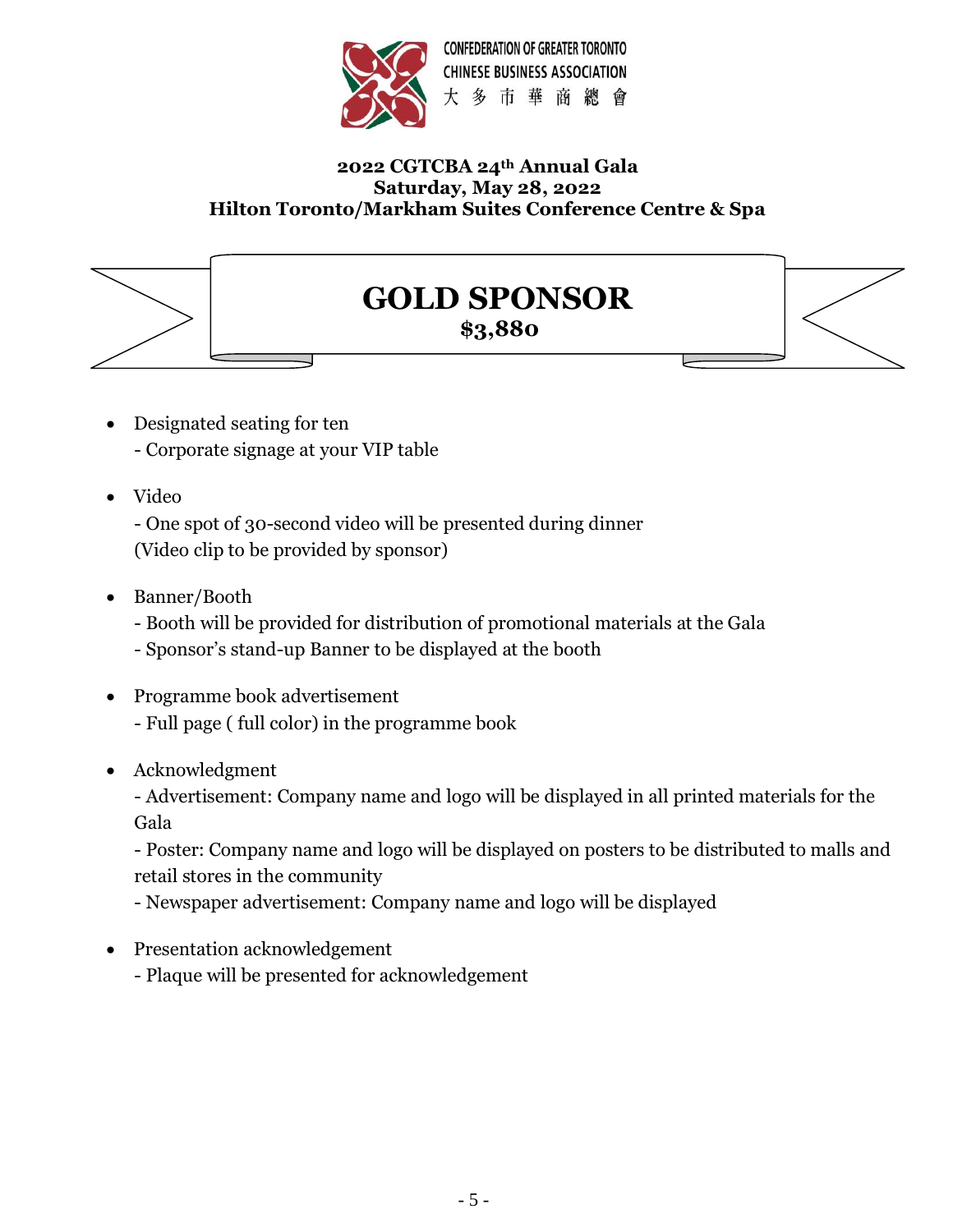

#### **2022 CGTCBA 24th Annual Gala Saturday, May 28, 2022 Hilton Toronto/Markham Suites Conference Centre & Spa**



## **SILVER SPONSOR**

**\$2,680**

- Preferred seating for ten - Corporate signage at your VIP table
- Programme book advertisement -Half page (full color) in the programme book
- Acknowledgment

- Advertisement: Company name and logo will be displayed in all printed materials for the Gala

- Poster: Company name and logo will be displayed on posters to be distributed to malls and retail stores in the community

- Newspaper advertisement: Company name and logo will be displayed

- Presentation acknowledgement
	- Plaque will be presented for acknowledgement